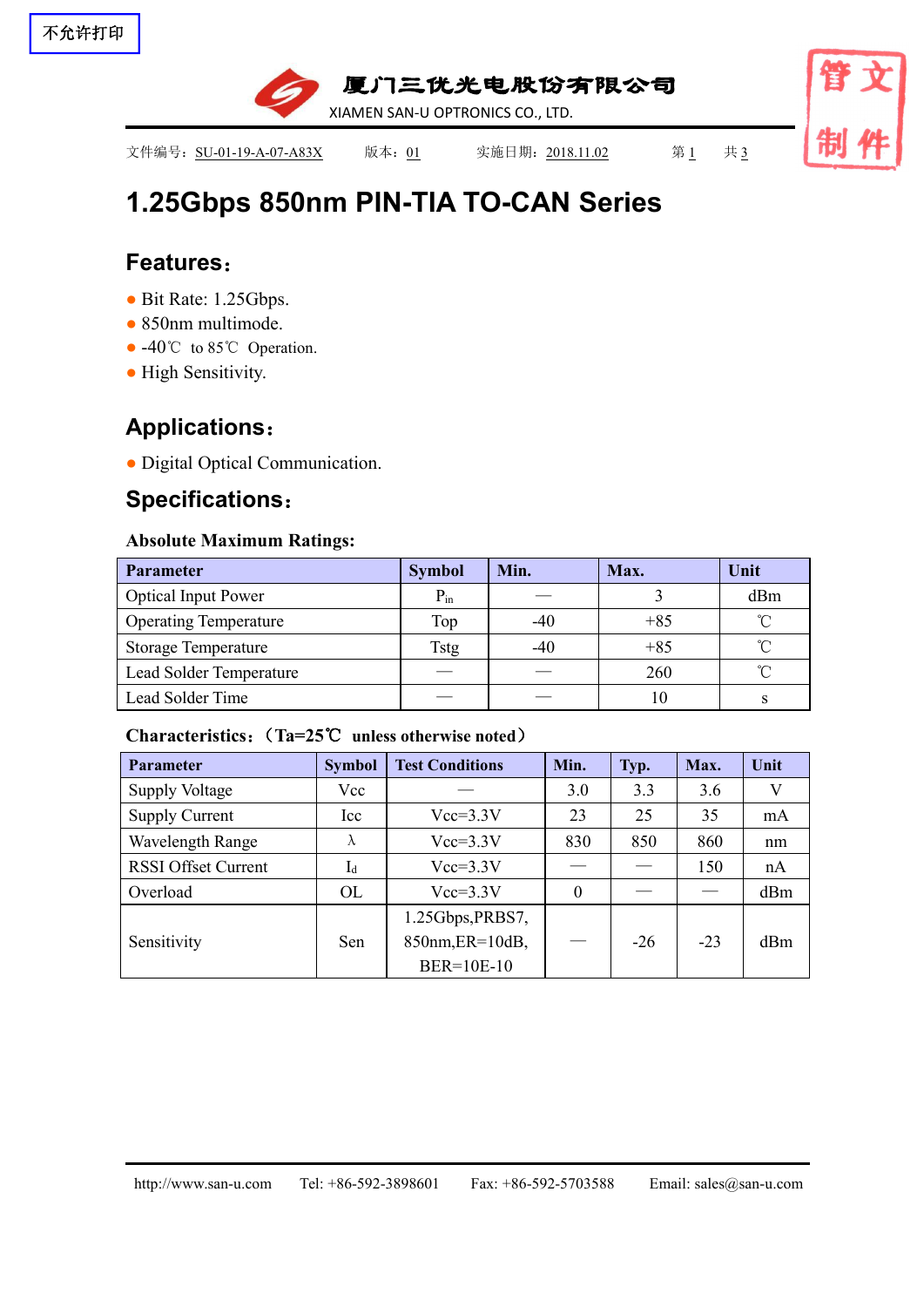厦门三优光电股份有限公司 XIAMEN SAN-U OPTRONICS CO., LTD.

文件编号: SU-01-19-A-07-A83X 版本: 01 实施日期: 2018.11.02 第2 共3

## **Mechanical Dimension and Pin Assignment:**